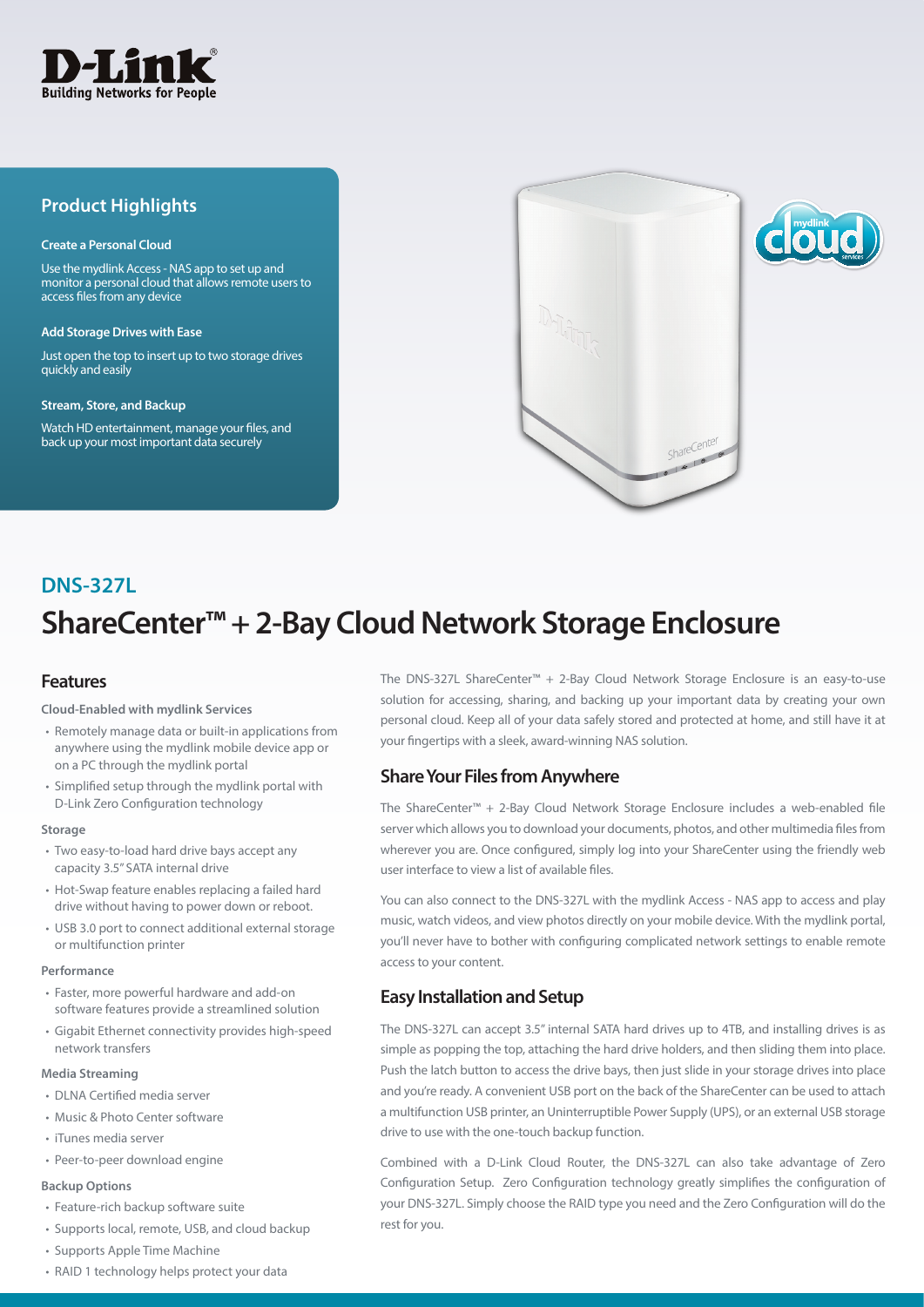

## **DNS-327L ShareCenter™ + 2-Bay Cloud Network Storage Enclosure**

## **Stream Digital Media With a Built-in Media Server**

Back up your digital media files to the ShareCenter for safekeeping, and enjoy the benefits of the built-in DLNA® Certified UPnP AV media server. Stream digital content to compatible media players such as the PlayStation® 3, Microsoft® Xbox 360™, or directly to a smart TV. You can also enjoy photo, music, and video streaming remotely through mobile devices.

## **Powerful Performance and Flexibility**

Four different hard drive modes are available (Standard, JBOD, RAID 0, RAID 1), which allow users to choose the configuration best suited to their needs. Standard mode creates two separately accessible hard drives. JBOD combines both drives to create a single, easy-to-use volume. RAID 0 combines both drives in a "striped" configuration, which provides maximum performance when using a Gigabit Ethernet connection. RAID 1 creates a copy of your data on both drives, providing maximum protection; if one drive fails, the unaffected drive continues to function as a single drive until the failed drive is replaced. The DNS-327L is hot-swap enabled meaning you can easily replace a failed drive and your data will automatically be copied to the new drive, allowing the ShareCenter to return to its full level of protection and ensuring your files remain safe.



| <b>Technical Specifications</b> |                                                                                                                                                     |                                                                                                                                            |  |
|---------------------------------|-----------------------------------------------------------------------------------------------------------------------------------------------------|--------------------------------------------------------------------------------------------------------------------------------------------|--|
| General                         |                                                                                                                                                     |                                                                                                                                            |  |
| <b>Standards</b>                | • IEEE 802.3<br>· IEEE 802.3ab<br>• IEEE 802.3u<br>$\cdot$ TCP/IP<br>• CIFS/SMB<br>$\cdot$ NFS<br>$\cdot$ AFP<br>• DHCP Client<br>• DDNS            | $\cdot$ NTP<br>• FTP over SSL/TLS, FXP<br>• HTTP/HTTPS<br>$\cdot$ LLTD<br>$\cdot$ PnP-X<br>• UPnP AV<br>• USB 3.0<br>· Bonjour<br>• WebDAV |  |
| Supported Hard Drive Types      | • 3.5" Internal SATA I/II - Supports hard drives with<br>capacities of 4TB or above <sup>1</sup>                                                    |                                                                                                                                            |  |
| Ports                           | · 10/100/1000 Gigabit Ethernet port<br>• USB 3.0 Host port                                                                                          | • Power                                                                                                                                    |  |
| LEDS                            | • Power<br>$\cdot$ USB<br>• LAN (on LAN port)                                                                                                       | $\cdot$ HDD 1<br>$\cdot$ HDD 2                                                                                                             |  |
| Functionality                   |                                                                                                                                                     |                                                                                                                                            |  |
| Disk Management                 | • Multiple hard drive configurations:<br>$\cdot$ RAID 0<br>$\cdot$ RAID 1<br>$\cdot$ JBOD<br>• Standard<br>• RAID migration from Non-RAID to RAID 1 | • Hard drive format: EXT4<br>• Scandisk<br>$\cdot$ S.M.A.R.T.<br>• Supports Advanced Format HDDs<br>• Hot-Swappable                        |  |
| <b>Account Management</b>       | • User account management<br>• Group account management<br>• User/Group quota management                                                            | • Network access management<br>· ISO mount management                                                                                      |  |